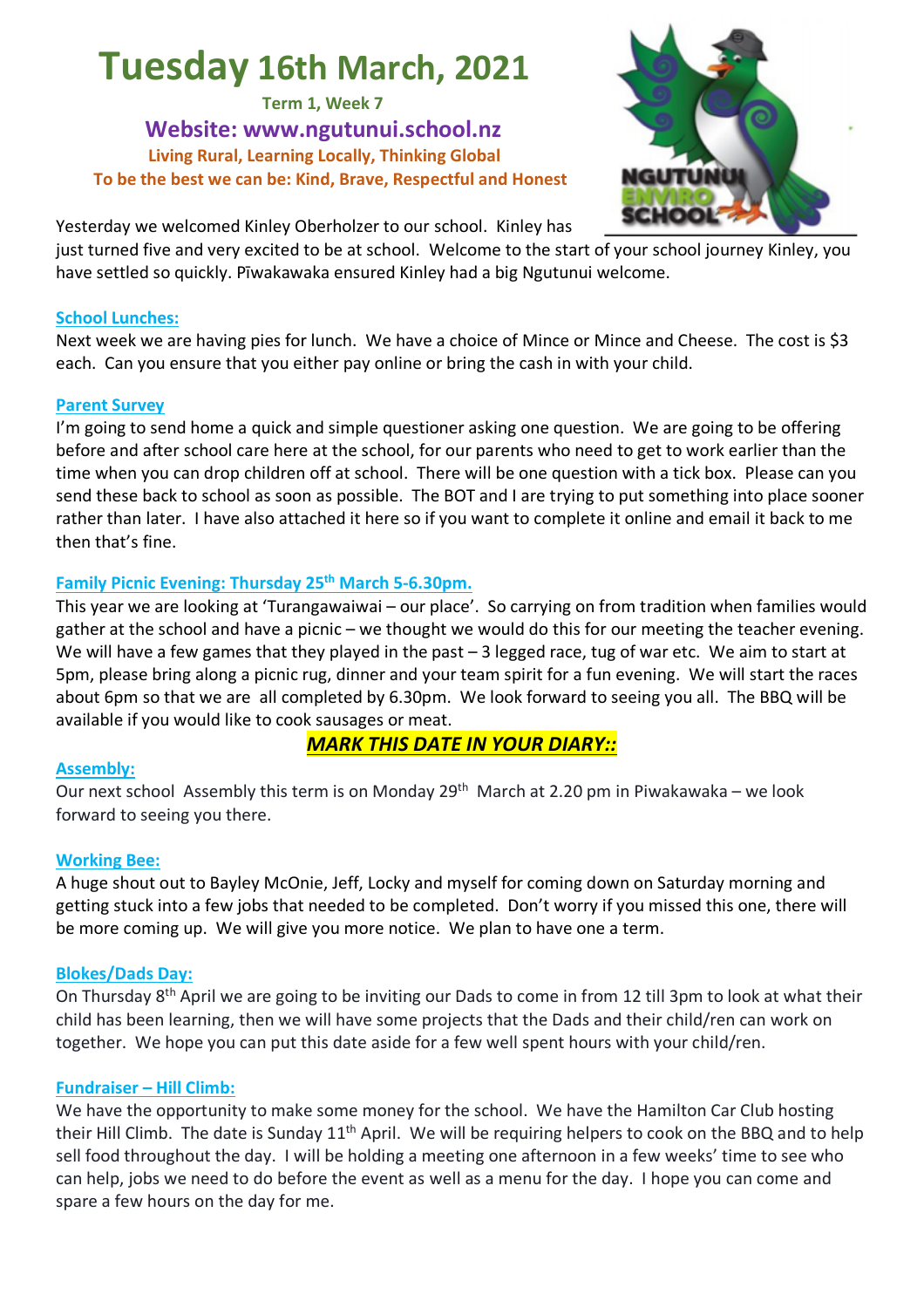"At the end of the day, the most a child's success is the positive involvement of parents." -Jane D. Hull



Ngā mihi **Cleonie Whyte Principal** 

## *Important Dates Term 1*

| Wed 17 <sup>th</sup> March   | <b>Flying Start 1.30pm</b>                 |  |
|------------------------------|--------------------------------------------|--|
| Fri 19th March               | Lower Waipa Swimming                       |  |
| Wed 24 <sup>th</sup> March   | School Lunches – Pies (Mince or Mince $\&$ |  |
|                              | Cheese)                                    |  |
|                              | <b>Flying Start 1.30pm</b>                 |  |
| Thurs 25 <sup>th</sup> March | Family Picnic 5pm                          |  |
| Mon 29 <sup>th</sup> March   | Assembly 2.20pm Tui                        |  |
| Fri $2nd$ April              | Good Friday                                |  |
| Mon $5th$ April              | <b>Easter Monday</b>                       |  |
| Tues 6 <sup>th</sup> April   | <b>Easter Tuesday</b>                      |  |
| Wed 7 <sup>th</sup> April    | <b>School Returns</b>                      |  |
|                              | <b>Flying Start 1.30pm</b>                 |  |
| Thurs 8 <sup>th</sup> April  | Blokes/Dads Day (Enviro Day)               |  |
| Sun11th April                | Hamilton Car Club Hill Climb (Fundraiser)  |  |
| Mon 12 <sup>th</sup> April   | Assembly 2.20pm Tui                        |  |
| Wed 14th April               | School Lunches - Pizza                     |  |
|                              | <b>Flying Start 1.30pm</b>                 |  |
| Fri 16 <sup>th</sup> April   | Last Day of Term 1                         |  |
| Mon $3rd$ May                | First Day of Term 2                        |  |

*Term Dates 2021*

Term 1 – Wednesday 3<sup>rd</sup> Feb – Friday 16<sup>th</sup> April

Term 2 – Monday 3rd May – Friday 9th July

Term 3 – Monday 26<sup>th</sup> July – Friday 1<sup>st</sup> October

Term 4 – Monday 18<sup>th</sup> October – Wednesday 15<sup>th</sup> December